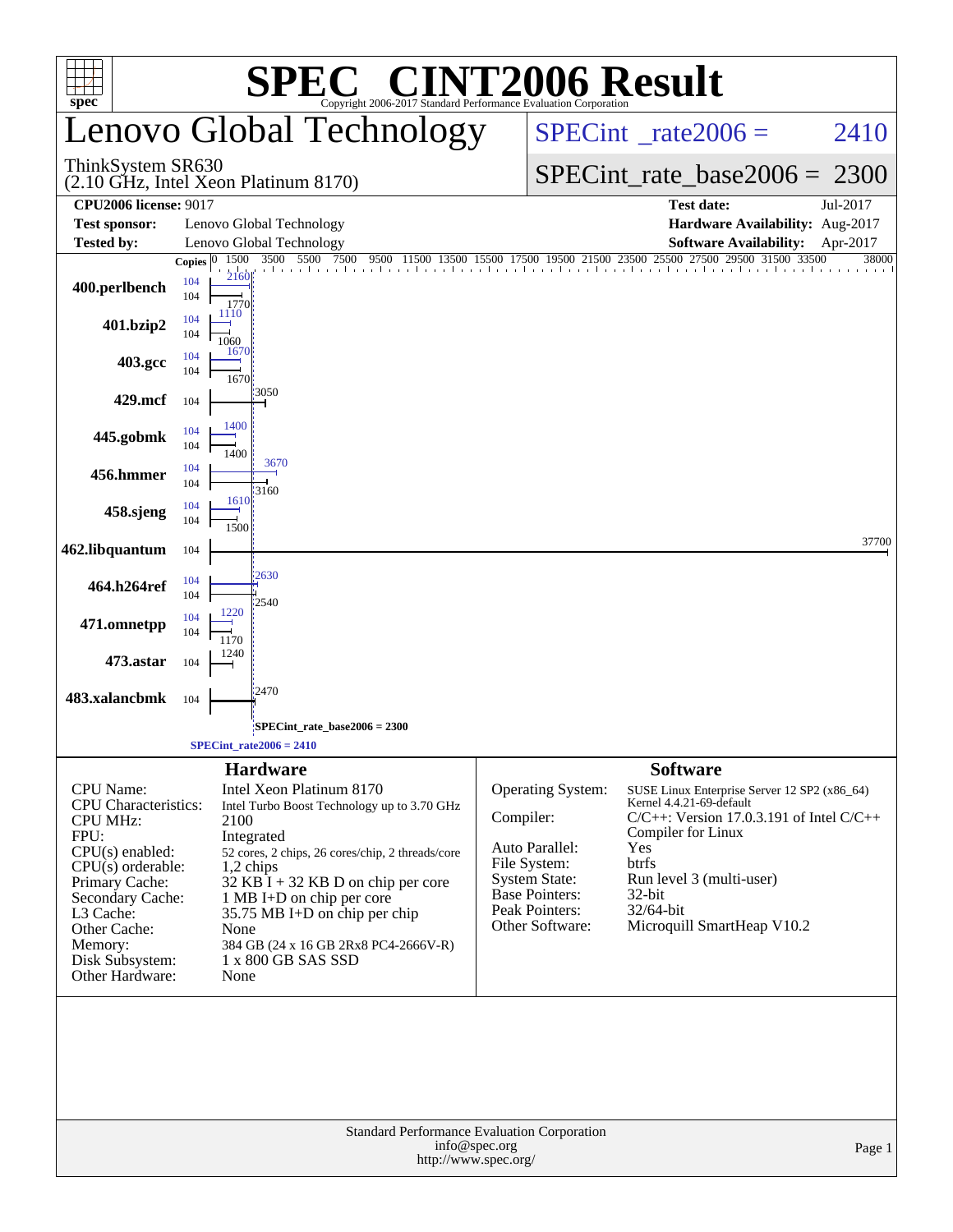

# enovo Global Technology

#### ThinkSystem SR630

(2.10 GHz, Intel Xeon Platinum 8170)

SPECint rate $2006 = 2410$ 

#### [SPECint\\_rate\\_base2006 =](http://www.spec.org/auto/cpu2006/Docs/result-fields.html#SPECintratebase2006) 2300

**[Test sponsor:](http://www.spec.org/auto/cpu2006/Docs/result-fields.html#Testsponsor)** Lenovo Global Technology **[Hardware Availability:](http://www.spec.org/auto/cpu2006/Docs/result-fields.html#HardwareAvailability)** Aug-2017

**[CPU2006 license:](http://www.spec.org/auto/cpu2006/Docs/result-fields.html#CPU2006license)** 9017 **[Test date:](http://www.spec.org/auto/cpu2006/Docs/result-fields.html#Testdate)** Jul-2017 **[Tested by:](http://www.spec.org/auto/cpu2006/Docs/result-fields.html#Testedby)** Lenovo Global Technology **[Software Availability:](http://www.spec.org/auto/cpu2006/Docs/result-fields.html#SoftwareAvailability)** Apr-2017

#### **[Results Table](http://www.spec.org/auto/cpu2006/Docs/result-fields.html#ResultsTable)**

|                                                                                                          | <b>Base</b>   |                |       |                |       |                |       | <b>Peak</b>   |                |              |                |              |                |              |
|----------------------------------------------------------------------------------------------------------|---------------|----------------|-------|----------------|-------|----------------|-------|---------------|----------------|--------------|----------------|--------------|----------------|--------------|
| <b>Benchmark</b>                                                                                         | <b>Copies</b> | <b>Seconds</b> | Ratio | <b>Seconds</b> | Ratio | <b>Seconds</b> | Ratio | <b>Copies</b> | <b>Seconds</b> | <b>Ratio</b> | <b>Seconds</b> | <b>Ratio</b> | <b>Seconds</b> | <b>Ratio</b> |
| 400.perlbench                                                                                            | 104           | 574            | 1770  | 575            | 1770  | 574            | 1770  | 104           | 471            | 2160         | 471            | 2160         | 472            | 2150         |
| 401.bzip2                                                                                                | 104           | 941            | 1070  | 947            | 1060  | 948            | 1060  | 104           | 902            | 1110         | 902            | 1110         | 902            | 1110         |
| $403.\mathrm{gcc}$                                                                                       | 104           | 503            | 1660  | 502            | 1670  | 501            | 1670  | 104           | 500            | 1670         | 499            | 1680         | 500            | 1670         |
| $429$ .mcf                                                                                               | 104           | 311            | 3050  | 310            | 3060  | 310            | 3050  | 104           | 311            | 3050         | 310            | 3060         | 310            | 3050         |
| $445$ .gobmk                                                                                             | 104           | 778            | 1400  | 778            | 1400  | 779            | 1400  | 104           | 781            | <b>1400</b>  | 781            | 1400         | 780            | 1400         |
| 456.hmmer                                                                                                | 104           | 309            | 3140  | 306            | 3170  | 307            | 3160  | 104           | 265            | 3670         | 266            | 3650         | 264            | 3670         |
| $458$ .sjeng                                                                                             | 104           | 839            | 1500  | 840            | 1500  | 840            | 1500  | 104           | 780            | 1610         | 780            | 1610         | 780            | 1610         |
| 462.libquantum                                                                                           | 104           | 57.1           | 37700 | 57.1           | 37700 | 57.1           | 37700 | 104           | 57.1           | 37700        | 57.1           | 37700        | 57.1           | 37700        |
| 464.h264ref                                                                                              | 104           | 906            | 2540  | 913            | 2520  | 907            | 2540  | 104           | 875            | 2630         | 876            | 2630         | 873            | 2640         |
| 471.omnetpp                                                                                              | 104           | 557            | 1170  | 557            | 1170  | 556            | 1170  | 104           | 534            | 1220         | 534            | 1220         | 533            | 1220         |
| $473$ . astar                                                                                            | 104           | 588            | 1240  | 587            | 1240  | 588            | 1240  | 104           | 588            | 1240         | 587            | 1240         | 588            | 1240         |
| 483.xalancbmk                                                                                            | 104           | 291            | 2470  | 290            | 2470  | 290            | 2470  | 104           | 291            | 2470         | 290            | 2470         | 290            | 2470         |
| Results appear in the order in which they were run. Bold underlined text indicates a median measurement. |               |                |       |                |       |                |       |               |                |              |                |              |                |              |

#### **[Submit Notes](http://www.spec.org/auto/cpu2006/Docs/result-fields.html#SubmitNotes)**

 The numactl mechanism was used to bind copies to processors. The config file option 'submit' was used to generate numactl commands to bind each copy to a specific processor. For details, please see the config file.

#### **[Operating System Notes](http://www.spec.org/auto/cpu2006/Docs/result-fields.html#OperatingSystemNotes)**

Stack size set to unlimited using "ulimit -s unlimited"

#### **[Platform Notes](http://www.spec.org/auto/cpu2006/Docs/result-fields.html#PlatformNotes)**

Standard Performance Evaluation Corporation [info@spec.org](mailto:info@spec.org) BIOS configuration: Choose Operating Mode set to Maximum Performance SNC set to Enable DCU Streamer Prefetcher set to Disable Stale AtoS set to Enable LLC dead line alloc set to Disable Sysinfo program /home/cpu2006-1.2-ic17.0u3/config/sysinfo.rev6993 Revision 6993 of 2015-11-06 (b5e8d4b4eb51ed28d7f98696cbe290c1) running on Cable-SPECcpu2006-SUSE12SP2 Tue Jul 25 04:58:55 2017 This section contains SUT (System Under Test) info as seen by some common utilities. To remove or add to this section, see: <http://www.spec.org/cpu2006/Docs/config.html#sysinfo> From /proc/cpuinfo model name : Intel(R) Xeon(R) Platinum 8170 CPU @ 2.10GHz 2 "physical id"s (chips) Continued on next page

<http://www.spec.org/>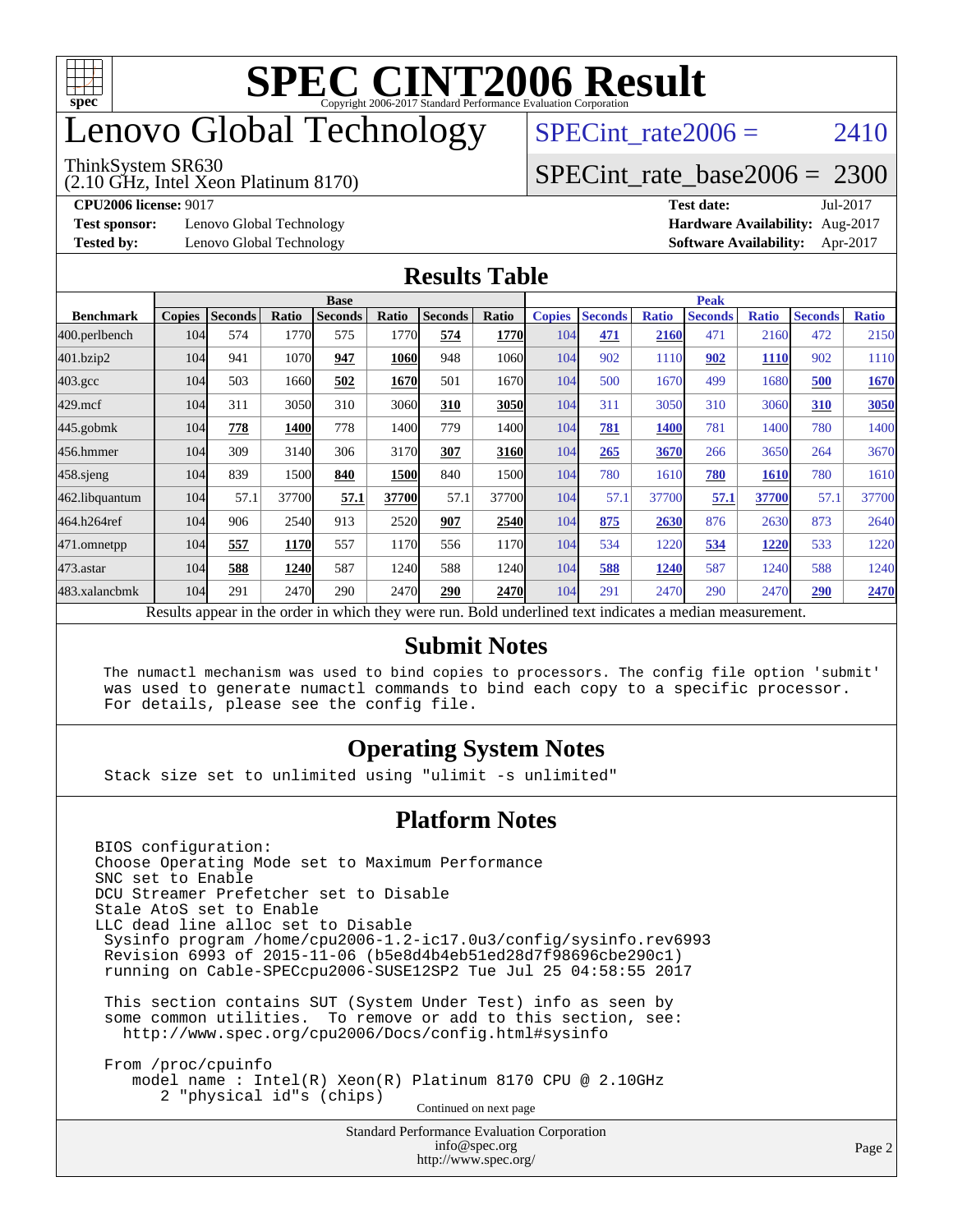

### enovo Global Technology

SPECint rate  $2006 = 2410$ 

(2.10 GHz, Intel Xeon Platinum 8170) ThinkSystem SR630

[SPECint\\_rate\\_base2006 =](http://www.spec.org/auto/cpu2006/Docs/result-fields.html#SPECintratebase2006) 2300

**[CPU2006 license:](http://www.spec.org/auto/cpu2006/Docs/result-fields.html#CPU2006license)** 9017 **[Test date:](http://www.spec.org/auto/cpu2006/Docs/result-fields.html#Testdate)** Jul-2017

**[Test sponsor:](http://www.spec.org/auto/cpu2006/Docs/result-fields.html#Testsponsor)** Lenovo Global Technology **[Hardware Availability:](http://www.spec.org/auto/cpu2006/Docs/result-fields.html#HardwareAvailability)** Aug-2017 **[Tested by:](http://www.spec.org/auto/cpu2006/Docs/result-fields.html#Testedby)** Lenovo Global Technology **[Software Availability:](http://www.spec.org/auto/cpu2006/Docs/result-fields.html#SoftwareAvailability)** Apr-2017

#### **[Platform Notes \(Continued\)](http://www.spec.org/auto/cpu2006/Docs/result-fields.html#PlatformNotes)**

Standard Performance Evaluation Corporation [info@spec.org](mailto:info@spec.org) 104 "processors" cores, siblings (Caution: counting these is hw and system dependent. The following excerpts from /proc/cpuinfo might not be reliable. Use with caution.) cpu cores : 26 siblings : 52 physical 0: cores 0 1 2 3 4 5 6 8 9 10 11 12 13 16 17 18 19 20 21 22 24 25 26 27 28 29 physical 1: cores 0 1 2 3 4 5 6 8 9 10 11 12 13 16 17 18 19 20 21 22 24 25 26 27 28 29 cache size : 36608 KB From /proc/meminfo MemTotal: 395891816 kB HugePages\_Total: 0<br>Hugepagesize: 2048 kB Hugepagesize: From /etc/\*release\* /etc/\*version\* SuSE-release: SUSE Linux Enterprise Server 12 (x86\_64) VERSION = 12 PATCHLEVEL = 2 # This file is deprecated and will be removed in a future service pack or release. # Please check /etc/os-release for details about this release. os-release: NAME="SLES" VERSION="12-SP2" VERSION\_ID="12.2" PRETTY\_NAME="SUSE Linux Enterprise Server 12 SP2" ID="sles" ANSI\_COLOR="0;32" CPE\_NAME="cpe:/o:suse:sles:12:sp2" uname -a: Linux Cable-SPECcpu2006-SUSE12SP2 4.4.21-69-default #1 SMP Tue Oct 25 10:58:20 UTC 2016 (9464f67) x86\_64 x86\_64 x86\_64 GNU/Linux run-level 3 Jul 25 04:58 SPEC is set to: /home/cpu2006-1.2-ic17.0u3 Filesystem Type Size Used Avail Use% Mounted on<br>
/dev/sda2 btrfs 744G 180G 561G 25% /home btrfs 744G 180G 561G 25% / home Additional information from dmidecode: Warning: Use caution when you interpret this section. The 'dmidecode' program reads system data which is "intended to allow hardware to be accurately determined", but the intent may not be met, as there are frequent changes to hardware, firmware, and the "DMTF SMBIOS" standard. BIOS Lenovo -[IVE109Q-1.00]- 06/28/2017 Memory: Continued on next page

<http://www.spec.org/>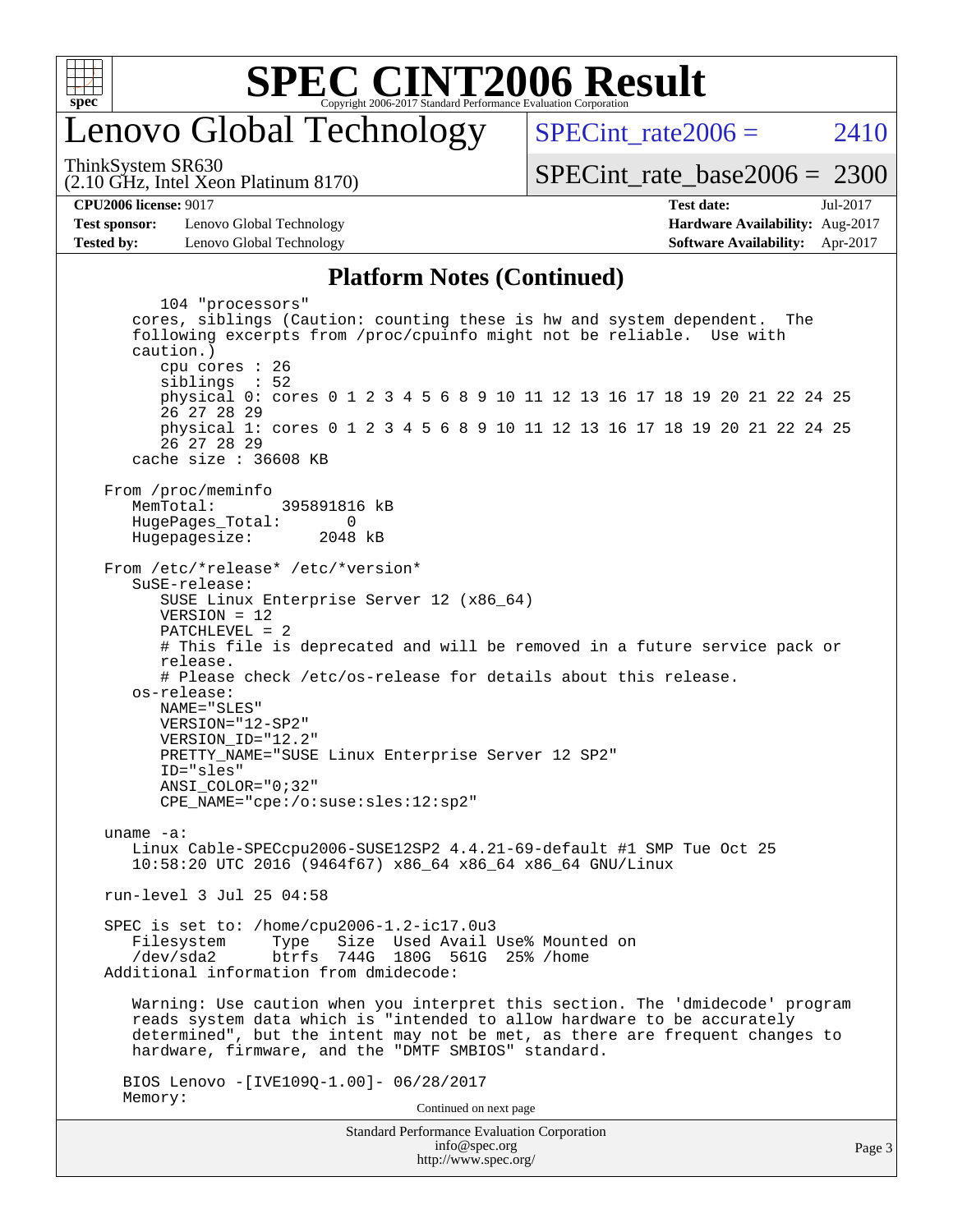

## enovo Global Technology

SPECint rate  $2006 = 2410$ 

(2.10 GHz, Intel Xeon Platinum 8170) ThinkSystem SR630

[SPECint\\_rate\\_base2006 =](http://www.spec.org/auto/cpu2006/Docs/result-fields.html#SPECintratebase2006) 2300

**[Test sponsor:](http://www.spec.org/auto/cpu2006/Docs/result-fields.html#Testsponsor)** Lenovo Global Technology **[Hardware Availability:](http://www.spec.org/auto/cpu2006/Docs/result-fields.html#HardwareAvailability)** Aug-2017

**[CPU2006 license:](http://www.spec.org/auto/cpu2006/Docs/result-fields.html#CPU2006license)** 9017 **[Test date:](http://www.spec.org/auto/cpu2006/Docs/result-fields.html#Testdate)** Jul-2017 **[Tested by:](http://www.spec.org/auto/cpu2006/Docs/result-fields.html#Testedby)** Lenovo Global Technology **[Software Availability:](http://www.spec.org/auto/cpu2006/Docs/result-fields.html#SoftwareAvailability)** Apr-2017

#### **[Platform Notes \(Continued\)](http://www.spec.org/auto/cpu2006/Docs/result-fields.html#PlatformNotes)**

24x Samsung M393A2K43BB1-CTD 16 GB 2 rank 2666 MHz

(End of data from sysinfo program)

#### **[General Notes](http://www.spec.org/auto/cpu2006/Docs/result-fields.html#GeneralNotes)**

Environment variables set by runspec before the start of the run: LD\_LIBRARY\_PATH = "/home/cpu2006-1.2-ic17.0u3/lib/ia32:/home/cpu2006-1.2-ic17.0u3/lib/intel64:/home/cpu2006-1.2-ic17.0u3/sh10.2"

 Binaries compiled on a system with 1x Intel Core i7-4790 CPU + 32GB RAM memory using Redhat Enterprise Linux 7.2 Transparent Huge Pages enabled by default Filesystem page cache cleared with: shell invocation of 'sync; echo 3 > /proc/sys/vm/drop\_caches' prior to run runspec command invoked through numactl i.e.: numactl --interleave=all runspec <etc>

#### **[Base Compiler Invocation](http://www.spec.org/auto/cpu2006/Docs/result-fields.html#BaseCompilerInvocation)**

[C benchmarks](http://www.spec.org/auto/cpu2006/Docs/result-fields.html#Cbenchmarks):

[icc -m32 -L/opt/intel/compilers\\_and\\_libraries\\_2017/linux/lib/ia32](http://www.spec.org/cpu2006/results/res2017q4/cpu2006-20170918-49582.flags.html#user_CCbase_intel_icc_c29f3ff5a7ed067b11e4ec10a03f03ae)

[C++ benchmarks:](http://www.spec.org/auto/cpu2006/Docs/result-fields.html#CXXbenchmarks)

[icpc -m32 -L/opt/intel/compilers\\_and\\_libraries\\_2017/linux/lib/ia32](http://www.spec.org/cpu2006/results/res2017q4/cpu2006-20170918-49582.flags.html#user_CXXbase_intel_icpc_8c35c7808b62dab9ae41a1aa06361b6b)

#### **[Base Portability Flags](http://www.spec.org/auto/cpu2006/Docs/result-fields.html#BasePortabilityFlags)**

 400.perlbench: [-D\\_FILE\\_OFFSET\\_BITS=64](http://www.spec.org/cpu2006/results/res2017q4/cpu2006-20170918-49582.flags.html#user_basePORTABILITY400_perlbench_file_offset_bits_64_438cf9856305ebd76870a2c6dc2689ab) [-DSPEC\\_CPU\\_LINUX\\_IA32](http://www.spec.org/cpu2006/results/res2017q4/cpu2006-20170918-49582.flags.html#b400.perlbench_baseCPORTABILITY_DSPEC_CPU_LINUX_IA32) 401.bzip2: [-D\\_FILE\\_OFFSET\\_BITS=64](http://www.spec.org/cpu2006/results/res2017q4/cpu2006-20170918-49582.flags.html#user_basePORTABILITY401_bzip2_file_offset_bits_64_438cf9856305ebd76870a2c6dc2689ab) 403.gcc: [-D\\_FILE\\_OFFSET\\_BITS=64](http://www.spec.org/cpu2006/results/res2017q4/cpu2006-20170918-49582.flags.html#user_basePORTABILITY403_gcc_file_offset_bits_64_438cf9856305ebd76870a2c6dc2689ab) 429.mcf: [-D\\_FILE\\_OFFSET\\_BITS=64](http://www.spec.org/cpu2006/results/res2017q4/cpu2006-20170918-49582.flags.html#user_basePORTABILITY429_mcf_file_offset_bits_64_438cf9856305ebd76870a2c6dc2689ab) 445.gobmk: [-D\\_FILE\\_OFFSET\\_BITS=64](http://www.spec.org/cpu2006/results/res2017q4/cpu2006-20170918-49582.flags.html#user_basePORTABILITY445_gobmk_file_offset_bits_64_438cf9856305ebd76870a2c6dc2689ab) 456.hmmer: [-D\\_FILE\\_OFFSET\\_BITS=64](http://www.spec.org/cpu2006/results/res2017q4/cpu2006-20170918-49582.flags.html#user_basePORTABILITY456_hmmer_file_offset_bits_64_438cf9856305ebd76870a2c6dc2689ab) 458.sjeng: [-D\\_FILE\\_OFFSET\\_BITS=64](http://www.spec.org/cpu2006/results/res2017q4/cpu2006-20170918-49582.flags.html#user_basePORTABILITY458_sjeng_file_offset_bits_64_438cf9856305ebd76870a2c6dc2689ab) 462.libquantum: [-D\\_FILE\\_OFFSET\\_BITS=64](http://www.spec.org/cpu2006/results/res2017q4/cpu2006-20170918-49582.flags.html#user_basePORTABILITY462_libquantum_file_offset_bits_64_438cf9856305ebd76870a2c6dc2689ab) [-DSPEC\\_CPU\\_LINUX](http://www.spec.org/cpu2006/results/res2017q4/cpu2006-20170918-49582.flags.html#b462.libquantum_baseCPORTABILITY_DSPEC_CPU_LINUX) 464.h264ref: [-D\\_FILE\\_OFFSET\\_BITS=64](http://www.spec.org/cpu2006/results/res2017q4/cpu2006-20170918-49582.flags.html#user_basePORTABILITY464_h264ref_file_offset_bits_64_438cf9856305ebd76870a2c6dc2689ab) 471.omnetpp: [-D\\_FILE\\_OFFSET\\_BITS=64](http://www.spec.org/cpu2006/results/res2017q4/cpu2006-20170918-49582.flags.html#user_basePORTABILITY471_omnetpp_file_offset_bits_64_438cf9856305ebd76870a2c6dc2689ab) 473.astar: [-D\\_FILE\\_OFFSET\\_BITS=64](http://www.spec.org/cpu2006/results/res2017q4/cpu2006-20170918-49582.flags.html#user_basePORTABILITY473_astar_file_offset_bits_64_438cf9856305ebd76870a2c6dc2689ab) 483.xalancbmk: [-D\\_FILE\\_OFFSET\\_BITS=64](http://www.spec.org/cpu2006/results/res2017q4/cpu2006-20170918-49582.flags.html#user_basePORTABILITY483_xalancbmk_file_offset_bits_64_438cf9856305ebd76870a2c6dc2689ab) [-DSPEC\\_CPU\\_LINUX](http://www.spec.org/cpu2006/results/res2017q4/cpu2006-20170918-49582.flags.html#b483.xalancbmk_baseCXXPORTABILITY_DSPEC_CPU_LINUX)

### **[Base Optimization Flags](http://www.spec.org/auto/cpu2006/Docs/result-fields.html#BaseOptimizationFlags)**

[C benchmarks](http://www.spec.org/auto/cpu2006/Docs/result-fields.html#Cbenchmarks):

[-xCORE-AVX512](http://www.spec.org/cpu2006/results/res2017q4/cpu2006-20170918-49582.flags.html#user_CCbase_f-xCORE-AVX512) [-ipo](http://www.spec.org/cpu2006/results/res2017q4/cpu2006-20170918-49582.flags.html#user_CCbase_f-ipo) [-O3](http://www.spec.org/cpu2006/results/res2017q4/cpu2006-20170918-49582.flags.html#user_CCbase_f-O3) [-no-prec-div](http://www.spec.org/cpu2006/results/res2017q4/cpu2006-20170918-49582.flags.html#user_CCbase_f-no-prec-div) [-qopt-prefetch](http://www.spec.org/cpu2006/results/res2017q4/cpu2006-20170918-49582.flags.html#user_CCbase_f-qopt-prefetch) [-qopt-mem-layout-trans=3](http://www.spec.org/cpu2006/results/res2017q4/cpu2006-20170918-49582.flags.html#user_CCbase_f-qopt-mem-layout-trans_170f5be61cd2cedc9b54468c59262d5d)

Continued on next page

Standard Performance Evaluation Corporation [info@spec.org](mailto:info@spec.org) <http://www.spec.org/>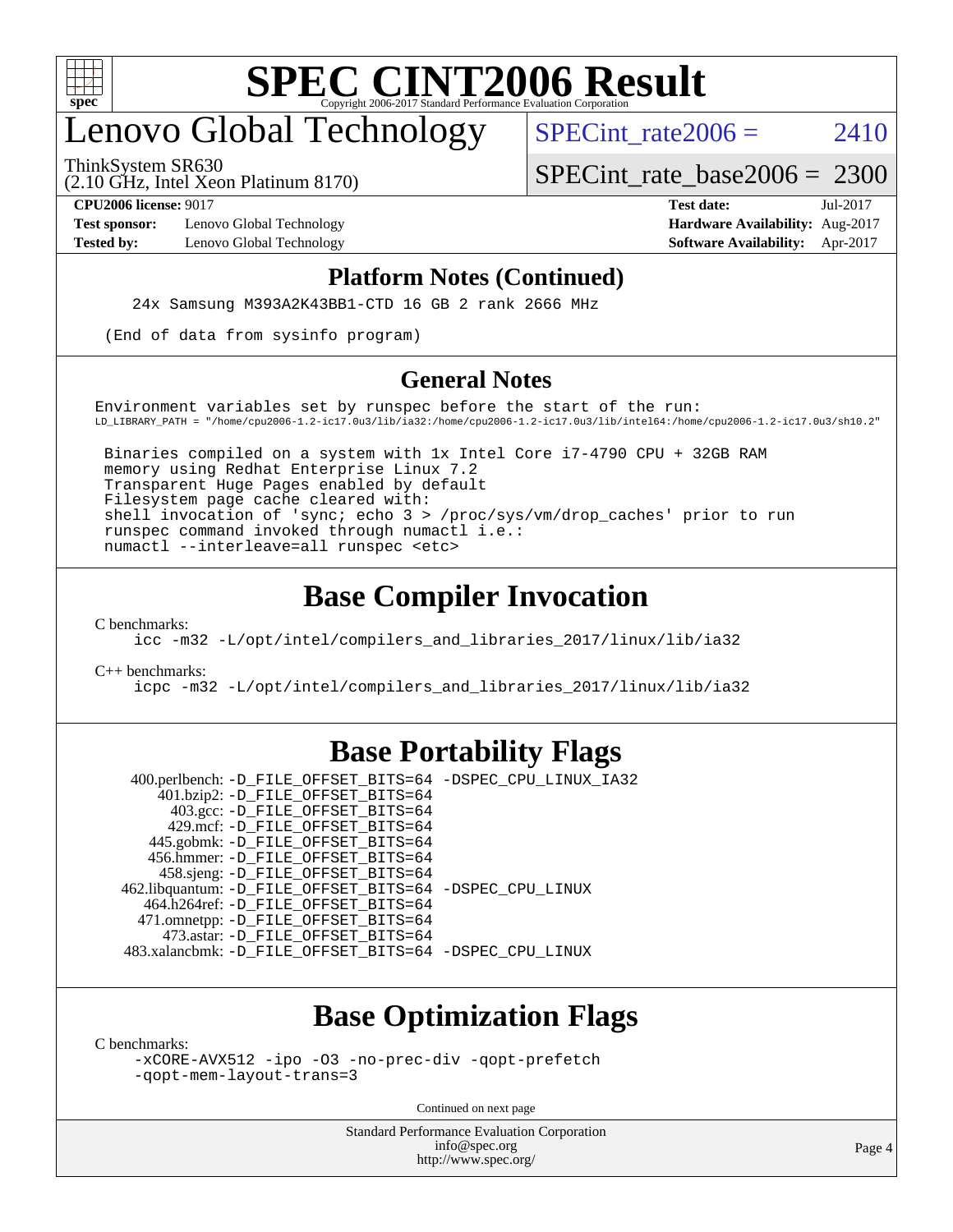

## enovo Global Technology

ThinkSystem SR630

SPECint rate  $2006 = 2410$ 

(2.10 GHz, Intel Xeon Platinum 8170)

**[CPU2006 license:](http://www.spec.org/auto/cpu2006/Docs/result-fields.html#CPU2006license)** 9017 **[Test date:](http://www.spec.org/auto/cpu2006/Docs/result-fields.html#Testdate)** Jul-2017

**[Test sponsor:](http://www.spec.org/auto/cpu2006/Docs/result-fields.html#Testsponsor)** Lenovo Global Technology **[Hardware Availability:](http://www.spec.org/auto/cpu2006/Docs/result-fields.html#HardwareAvailability)** Aug-2017

[SPECint\\_rate\\_base2006 =](http://www.spec.org/auto/cpu2006/Docs/result-fields.html#SPECintratebase2006) 2300

**[Tested by:](http://www.spec.org/auto/cpu2006/Docs/result-fields.html#Testedby)** Lenovo Global Technology **[Software Availability:](http://www.spec.org/auto/cpu2006/Docs/result-fields.html#SoftwareAvailability)** Apr-2017

### **[Base Optimization Flags \(Continued\)](http://www.spec.org/auto/cpu2006/Docs/result-fields.html#BaseOptimizationFlags)**

[C++ benchmarks:](http://www.spec.org/auto/cpu2006/Docs/result-fields.html#CXXbenchmarks)

[-xCORE-AVX512](http://www.spec.org/cpu2006/results/res2017q4/cpu2006-20170918-49582.flags.html#user_CXXbase_f-xCORE-AVX512) [-ipo](http://www.spec.org/cpu2006/results/res2017q4/cpu2006-20170918-49582.flags.html#user_CXXbase_f-ipo) [-O3](http://www.spec.org/cpu2006/results/res2017q4/cpu2006-20170918-49582.flags.html#user_CXXbase_f-O3) [-no-prec-div](http://www.spec.org/cpu2006/results/res2017q4/cpu2006-20170918-49582.flags.html#user_CXXbase_f-no-prec-div) [-qopt-prefetch](http://www.spec.org/cpu2006/results/res2017q4/cpu2006-20170918-49582.flags.html#user_CXXbase_f-qopt-prefetch) [-qopt-mem-layout-trans=3](http://www.spec.org/cpu2006/results/res2017q4/cpu2006-20170918-49582.flags.html#user_CXXbase_f-qopt-mem-layout-trans_170f5be61cd2cedc9b54468c59262d5d) [-Wl,-z,muldefs](http://www.spec.org/cpu2006/results/res2017q4/cpu2006-20170918-49582.flags.html#user_CXXbase_link_force_multiple1_74079c344b956b9658436fd1b6dd3a8a) [-L/sh10.2 -lsmartheap](http://www.spec.org/cpu2006/results/res2017q4/cpu2006-20170918-49582.flags.html#user_CXXbase_SmartHeap_b831f2d313e2fffa6dfe3f00ffc1f1c0)

### **[Base Other Flags](http://www.spec.org/auto/cpu2006/Docs/result-fields.html#BaseOtherFlags)**

[C benchmarks](http://www.spec.org/auto/cpu2006/Docs/result-fields.html#Cbenchmarks):

403.gcc: [-Dalloca=\\_alloca](http://www.spec.org/cpu2006/results/res2017q4/cpu2006-20170918-49582.flags.html#b403.gcc_baseEXTRA_CFLAGS_Dalloca_be3056838c12de2578596ca5467af7f3)

### **[Peak Compiler Invocation](http://www.spec.org/auto/cpu2006/Docs/result-fields.html#PeakCompilerInvocation)**

[C benchmarks \(except as noted below\)](http://www.spec.org/auto/cpu2006/Docs/result-fields.html#Cbenchmarksexceptasnotedbelow):

[icc -m32 -L/opt/intel/compilers\\_and\\_libraries\\_2017/linux/lib/ia32](http://www.spec.org/cpu2006/results/res2017q4/cpu2006-20170918-49582.flags.html#user_CCpeak_intel_icc_c29f3ff5a7ed067b11e4ec10a03f03ae)

400.perlbench: [icc -m64](http://www.spec.org/cpu2006/results/res2017q4/cpu2006-20170918-49582.flags.html#user_peakCCLD400_perlbench_intel_icc_64bit_bda6cc9af1fdbb0edc3795bac97ada53)

401.bzip2: [icc -m64](http://www.spec.org/cpu2006/results/res2017q4/cpu2006-20170918-49582.flags.html#user_peakCCLD401_bzip2_intel_icc_64bit_bda6cc9af1fdbb0edc3795bac97ada53)

456.hmmer: [icc -m64](http://www.spec.org/cpu2006/results/res2017q4/cpu2006-20170918-49582.flags.html#user_peakCCLD456_hmmer_intel_icc_64bit_bda6cc9af1fdbb0edc3795bac97ada53)

458.sjeng: [icc -m64](http://www.spec.org/cpu2006/results/res2017q4/cpu2006-20170918-49582.flags.html#user_peakCCLD458_sjeng_intel_icc_64bit_bda6cc9af1fdbb0edc3795bac97ada53)

#### [C++ benchmarks:](http://www.spec.org/auto/cpu2006/Docs/result-fields.html#CXXbenchmarks)

[icpc -m32 -L/opt/intel/compilers\\_and\\_libraries\\_2017/linux/lib/ia32](http://www.spec.org/cpu2006/results/res2017q4/cpu2006-20170918-49582.flags.html#user_CXXpeak_intel_icpc_8c35c7808b62dab9ae41a1aa06361b6b)

#### **[Peak Portability Flags](http://www.spec.org/auto/cpu2006/Docs/result-fields.html#PeakPortabilityFlags)**

 400.perlbench: [-DSPEC\\_CPU\\_LP64](http://www.spec.org/cpu2006/results/res2017q4/cpu2006-20170918-49582.flags.html#b400.perlbench_peakCPORTABILITY_DSPEC_CPU_LP64) [-DSPEC\\_CPU\\_LINUX\\_X64](http://www.spec.org/cpu2006/results/res2017q4/cpu2006-20170918-49582.flags.html#b400.perlbench_peakCPORTABILITY_DSPEC_CPU_LINUX_X64) 401.bzip2: [-DSPEC\\_CPU\\_LP64](http://www.spec.org/cpu2006/results/res2017q4/cpu2006-20170918-49582.flags.html#suite_peakCPORTABILITY401_bzip2_DSPEC_CPU_LP64) 403.gcc: [-D\\_FILE\\_OFFSET\\_BITS=64](http://www.spec.org/cpu2006/results/res2017q4/cpu2006-20170918-49582.flags.html#user_peakPORTABILITY403_gcc_file_offset_bits_64_438cf9856305ebd76870a2c6dc2689ab) 429.mcf: [-D\\_FILE\\_OFFSET\\_BITS=64](http://www.spec.org/cpu2006/results/res2017q4/cpu2006-20170918-49582.flags.html#user_peakPORTABILITY429_mcf_file_offset_bits_64_438cf9856305ebd76870a2c6dc2689ab) 445.gobmk: [-D\\_FILE\\_OFFSET\\_BITS=64](http://www.spec.org/cpu2006/results/res2017q4/cpu2006-20170918-49582.flags.html#user_peakPORTABILITY445_gobmk_file_offset_bits_64_438cf9856305ebd76870a2c6dc2689ab) 456.hmmer: [-DSPEC\\_CPU\\_LP64](http://www.spec.org/cpu2006/results/res2017q4/cpu2006-20170918-49582.flags.html#suite_peakCPORTABILITY456_hmmer_DSPEC_CPU_LP64) 458.sjeng: [-DSPEC\\_CPU\\_LP64](http://www.spec.org/cpu2006/results/res2017q4/cpu2006-20170918-49582.flags.html#suite_peakCPORTABILITY458_sjeng_DSPEC_CPU_LP64) 462.libquantum: [-D\\_FILE\\_OFFSET\\_BITS=64](http://www.spec.org/cpu2006/results/res2017q4/cpu2006-20170918-49582.flags.html#user_peakPORTABILITY462_libquantum_file_offset_bits_64_438cf9856305ebd76870a2c6dc2689ab) [-DSPEC\\_CPU\\_LINUX](http://www.spec.org/cpu2006/results/res2017q4/cpu2006-20170918-49582.flags.html#b462.libquantum_peakCPORTABILITY_DSPEC_CPU_LINUX) 464.h264ref: [-D\\_FILE\\_OFFSET\\_BITS=64](http://www.spec.org/cpu2006/results/res2017q4/cpu2006-20170918-49582.flags.html#user_peakPORTABILITY464_h264ref_file_offset_bits_64_438cf9856305ebd76870a2c6dc2689ab) 471.omnetpp: [-D\\_FILE\\_OFFSET\\_BITS=64](http://www.spec.org/cpu2006/results/res2017q4/cpu2006-20170918-49582.flags.html#user_peakPORTABILITY471_omnetpp_file_offset_bits_64_438cf9856305ebd76870a2c6dc2689ab) 473.astar: [-D\\_FILE\\_OFFSET\\_BITS=64](http://www.spec.org/cpu2006/results/res2017q4/cpu2006-20170918-49582.flags.html#user_peakPORTABILITY473_astar_file_offset_bits_64_438cf9856305ebd76870a2c6dc2689ab) 483.xalancbmk: [-D\\_FILE\\_OFFSET\\_BITS=64](http://www.spec.org/cpu2006/results/res2017q4/cpu2006-20170918-49582.flags.html#user_peakPORTABILITY483_xalancbmk_file_offset_bits_64_438cf9856305ebd76870a2c6dc2689ab) [-DSPEC\\_CPU\\_LINUX](http://www.spec.org/cpu2006/results/res2017q4/cpu2006-20170918-49582.flags.html#b483.xalancbmk_peakCXXPORTABILITY_DSPEC_CPU_LINUX)

> Standard Performance Evaluation Corporation [info@spec.org](mailto:info@spec.org) <http://www.spec.org/>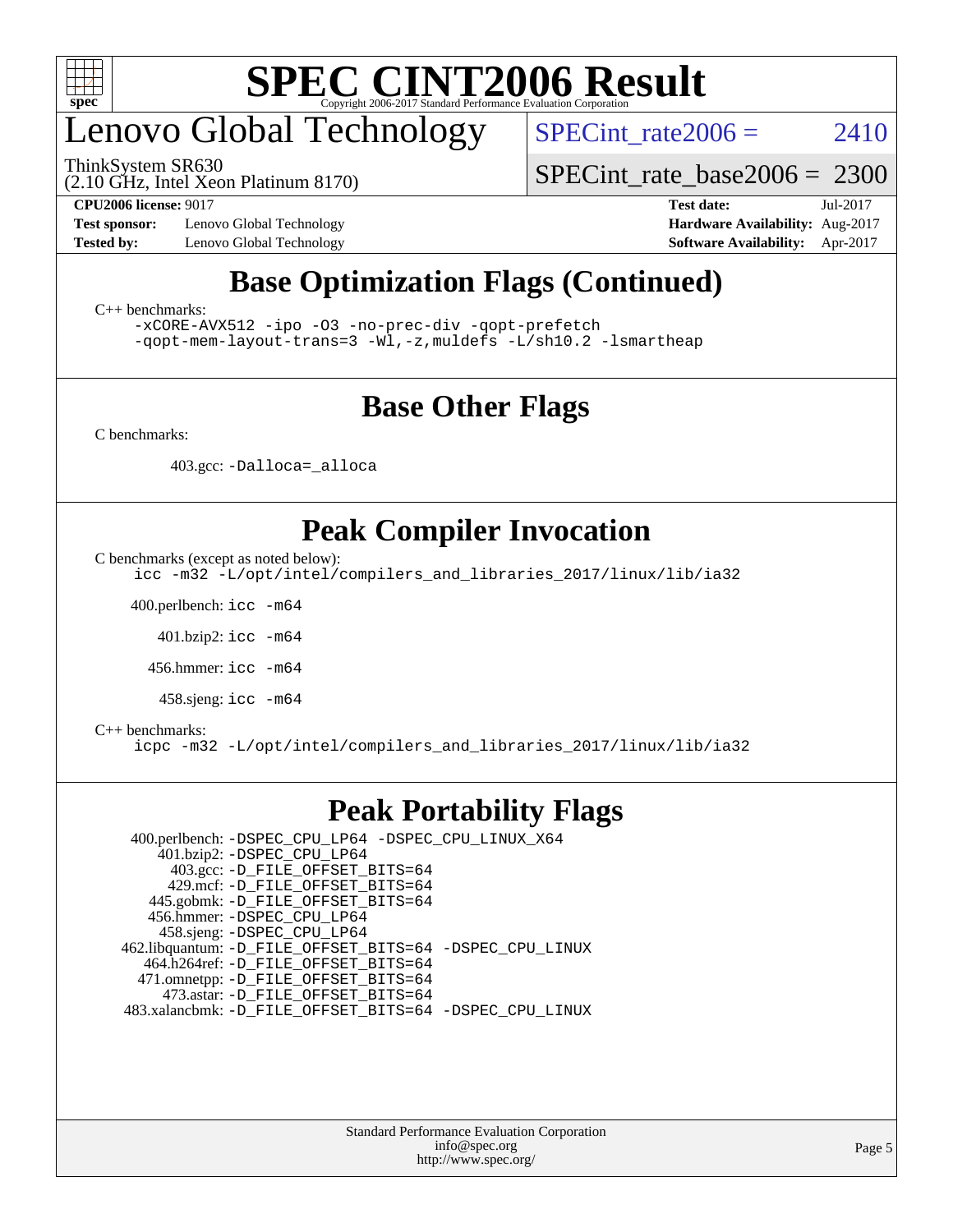

## enovo Global Technology

SPECint rate  $2006 = 2410$ 

(2.10 GHz, Intel Xeon Platinum 8170) ThinkSystem SR630

[SPECint\\_rate\\_base2006 =](http://www.spec.org/auto/cpu2006/Docs/result-fields.html#SPECintratebase2006) 2300

**[Test sponsor:](http://www.spec.org/auto/cpu2006/Docs/result-fields.html#Testsponsor)** Lenovo Global Technology **[Hardware Availability:](http://www.spec.org/auto/cpu2006/Docs/result-fields.html#HardwareAvailability)** Aug-2017 **[Tested by:](http://www.spec.org/auto/cpu2006/Docs/result-fields.html#Testedby)** Lenovo Global Technology **[Software Availability:](http://www.spec.org/auto/cpu2006/Docs/result-fields.html#SoftwareAvailability)** Apr-2017

**[CPU2006 license:](http://www.spec.org/auto/cpu2006/Docs/result-fields.html#CPU2006license)** 9017 **[Test date:](http://www.spec.org/auto/cpu2006/Docs/result-fields.html#Testdate)** Jul-2017

### **[Peak Optimization Flags](http://www.spec.org/auto/cpu2006/Docs/result-fields.html#PeakOptimizationFlags)**

#### [C benchmarks](http://www.spec.org/auto/cpu2006/Docs/result-fields.html#Cbenchmarks):

 400.perlbench: [-prof-gen](http://www.spec.org/cpu2006/results/res2017q4/cpu2006-20170918-49582.flags.html#user_peakPASS1_CFLAGSPASS1_LDCFLAGS400_perlbench_prof_gen_e43856698f6ca7b7e442dfd80e94a8fc)(pass 1) [-prof-use](http://www.spec.org/cpu2006/results/res2017q4/cpu2006-20170918-49582.flags.html#user_peakPASS2_CFLAGSPASS2_LDCFLAGS400_perlbench_prof_use_bccf7792157ff70d64e32fe3e1250b55)(pass 2) [-xCORE-AVX512](http://www.spec.org/cpu2006/results/res2017q4/cpu2006-20170918-49582.flags.html#user_peakPASS2_CFLAGSPASS2_LDCFLAGS400_perlbench_f-xCORE-AVX512)(pass 2)  $-par-num-threads=1(pass 1) -ipo(pass 2) -O3(pass 2)$  $-par-num-threads=1(pass 1) -ipo(pass 2) -O3(pass 2)$  $-par-num-threads=1(pass 1) -ipo(pass 2) -O3(pass 2)$  $-par-num-threads=1(pass 1) -ipo(pass 2) -O3(pass 2)$  $-par-num-threads=1(pass 1) -ipo(pass 2) -O3(pass 2)$  $-par-num-threads=1(pass 1) -ipo(pass 2) -O3(pass 2)$ [-no-prec-div](http://www.spec.org/cpu2006/results/res2017q4/cpu2006-20170918-49582.flags.html#user_peakPASS2_CFLAGSPASS2_LDCFLAGS400_perlbench_f-no-prec-div)(pass 2) [-auto-ilp32](http://www.spec.org/cpu2006/results/res2017q4/cpu2006-20170918-49582.flags.html#user_peakCOPTIMIZE400_perlbench_f-auto-ilp32) [-qopt-mem-layout-trans=3](http://www.spec.org/cpu2006/results/res2017q4/cpu2006-20170918-49582.flags.html#user_peakCOPTIMIZE400_perlbench_f-qopt-mem-layout-trans_170f5be61cd2cedc9b54468c59262d5d) 401.bzip2: [-prof-gen](http://www.spec.org/cpu2006/results/res2017q4/cpu2006-20170918-49582.flags.html#user_peakPASS1_CFLAGSPASS1_LDCFLAGS401_bzip2_prof_gen_e43856698f6ca7b7e442dfd80e94a8fc)(pass 1) [-prof-use](http://www.spec.org/cpu2006/results/res2017q4/cpu2006-20170918-49582.flags.html#user_peakPASS2_CFLAGSPASS2_LDCFLAGS401_bzip2_prof_use_bccf7792157ff70d64e32fe3e1250b55)(pass 2) [-xCORE-AVX512](http://www.spec.org/cpu2006/results/res2017q4/cpu2006-20170918-49582.flags.html#user_peakPASS2_CFLAGSPASS2_LDCFLAGS401_bzip2_f-xCORE-AVX512)(pass 2) [-par-num-threads=1](http://www.spec.org/cpu2006/results/res2017q4/cpu2006-20170918-49582.flags.html#user_peakPASS1_CFLAGSPASS1_LDCFLAGS401_bzip2_par_num_threads_786a6ff141b4e9e90432e998842df6c2)(pass 1) [-ipo](http://www.spec.org/cpu2006/results/res2017q4/cpu2006-20170918-49582.flags.html#user_peakPASS2_CFLAGSPASS2_LDCFLAGS401_bzip2_f-ipo)(pass 2) [-O3](http://www.spec.org/cpu2006/results/res2017q4/cpu2006-20170918-49582.flags.html#user_peakPASS2_CFLAGSPASS2_LDCFLAGS401_bzip2_f-O3)(pass 2) [-no-prec-div](http://www.spec.org/cpu2006/results/res2017q4/cpu2006-20170918-49582.flags.html#user_peakPASS2_CFLAGSPASS2_LDCFLAGS401_bzip2_f-no-prec-div)(pass 2) [-qopt-prefetch](http://www.spec.org/cpu2006/results/res2017q4/cpu2006-20170918-49582.flags.html#user_peakCOPTIMIZE401_bzip2_f-qopt-prefetch) [-auto-ilp32](http://www.spec.org/cpu2006/results/res2017q4/cpu2006-20170918-49582.flags.html#user_peakCOPTIMIZE401_bzip2_f-auto-ilp32) [-qopt-mem-layout-trans=3](http://www.spec.org/cpu2006/results/res2017q4/cpu2006-20170918-49582.flags.html#user_peakCOPTIMIZE401_bzip2_f-qopt-mem-layout-trans_170f5be61cd2cedc9b54468c59262d5d) 403.gcc: [-xCORE-AVX512](http://www.spec.org/cpu2006/results/res2017q4/cpu2006-20170918-49582.flags.html#user_peakOPTIMIZE403_gcc_f-xCORE-AVX512) [-ipo](http://www.spec.org/cpu2006/results/res2017q4/cpu2006-20170918-49582.flags.html#user_peakOPTIMIZE403_gcc_f-ipo) [-O3](http://www.spec.org/cpu2006/results/res2017q4/cpu2006-20170918-49582.flags.html#user_peakOPTIMIZE403_gcc_f-O3) [-no-prec-div](http://www.spec.org/cpu2006/results/res2017q4/cpu2006-20170918-49582.flags.html#user_peakOPTIMIZE403_gcc_f-no-prec-div) [-qopt-mem-layout-trans=3](http://www.spec.org/cpu2006/results/res2017q4/cpu2006-20170918-49582.flags.html#user_peakCOPTIMIZE403_gcc_f-qopt-mem-layout-trans_170f5be61cd2cedc9b54468c59262d5d)  $429$ .mcf: basepeak = yes 445.gobmk: [-prof-gen](http://www.spec.org/cpu2006/results/res2017q4/cpu2006-20170918-49582.flags.html#user_peakPASS1_CFLAGSPASS1_LDCFLAGS445_gobmk_prof_gen_e43856698f6ca7b7e442dfd80e94a8fc)(pass 1) [-prof-use](http://www.spec.org/cpu2006/results/res2017q4/cpu2006-20170918-49582.flags.html#user_peakPASS2_CFLAGSPASS2_LDCFLAGSPASS2_LDFLAGS445_gobmk_prof_use_bccf7792157ff70d64e32fe3e1250b55)(pass 2) [-xCORE-AVX512](http://www.spec.org/cpu2006/results/res2017q4/cpu2006-20170918-49582.flags.html#user_peakPASS2_CFLAGSPASS2_LDCFLAGSPASS2_LDFLAGS445_gobmk_f-xCORE-AVX512)(pass 2) [-par-num-threads=1](http://www.spec.org/cpu2006/results/res2017q4/cpu2006-20170918-49582.flags.html#user_peakPASS1_CFLAGSPASS1_LDCFLAGS445_gobmk_par_num_threads_786a6ff141b4e9e90432e998842df6c2)(pass 1) [-ipo](http://www.spec.org/cpu2006/results/res2017q4/cpu2006-20170918-49582.flags.html#user_peakPASS2_LDCFLAGS445_gobmk_f-ipo)(pass 2) [-O3](http://www.spec.org/cpu2006/results/res2017q4/cpu2006-20170918-49582.flags.html#user_peakPASS2_LDCFLAGS445_gobmk_f-O3)(pass 2) [-no-prec-div](http://www.spec.org/cpu2006/results/res2017q4/cpu2006-20170918-49582.flags.html#user_peakPASS2_LDCFLAGS445_gobmk_f-no-prec-div)(pass 2) [-qopt-mem-layout-trans=3](http://www.spec.org/cpu2006/results/res2017q4/cpu2006-20170918-49582.flags.html#user_peakCOPTIMIZE445_gobmk_f-qopt-mem-layout-trans_170f5be61cd2cedc9b54468c59262d5d) 456.hmmer: [-xCORE-AVX512](http://www.spec.org/cpu2006/results/res2017q4/cpu2006-20170918-49582.flags.html#user_peakOPTIMIZE456_hmmer_f-xCORE-AVX512) [-ipo](http://www.spec.org/cpu2006/results/res2017q4/cpu2006-20170918-49582.flags.html#user_peakOPTIMIZE456_hmmer_f-ipo) [-O3](http://www.spec.org/cpu2006/results/res2017q4/cpu2006-20170918-49582.flags.html#user_peakOPTIMIZE456_hmmer_f-O3) [-no-prec-div](http://www.spec.org/cpu2006/results/res2017q4/cpu2006-20170918-49582.flags.html#user_peakOPTIMIZE456_hmmer_f-no-prec-div) [-unroll2](http://www.spec.org/cpu2006/results/res2017q4/cpu2006-20170918-49582.flags.html#user_peakCOPTIMIZE456_hmmer_f-unroll_784dae83bebfb236979b41d2422d7ec2) [-auto-ilp32](http://www.spec.org/cpu2006/results/res2017q4/cpu2006-20170918-49582.flags.html#user_peakCOPTIMIZE456_hmmer_f-auto-ilp32) [-qopt-mem-layout-trans=3](http://www.spec.org/cpu2006/results/res2017q4/cpu2006-20170918-49582.flags.html#user_peakCOPTIMIZE456_hmmer_f-qopt-mem-layout-trans_170f5be61cd2cedc9b54468c59262d5d) 458.sjeng: [-prof-gen](http://www.spec.org/cpu2006/results/res2017q4/cpu2006-20170918-49582.flags.html#user_peakPASS1_CFLAGSPASS1_LDCFLAGS458_sjeng_prof_gen_e43856698f6ca7b7e442dfd80e94a8fc)(pass 1) [-prof-use](http://www.spec.org/cpu2006/results/res2017q4/cpu2006-20170918-49582.flags.html#user_peakPASS2_CFLAGSPASS2_LDCFLAGS458_sjeng_prof_use_bccf7792157ff70d64e32fe3e1250b55)(pass 2) [-xCORE-AVX512](http://www.spec.org/cpu2006/results/res2017q4/cpu2006-20170918-49582.flags.html#user_peakPASS2_CFLAGSPASS2_LDCFLAGS458_sjeng_f-xCORE-AVX512)(pass 2) [-par-num-threads=1](http://www.spec.org/cpu2006/results/res2017q4/cpu2006-20170918-49582.flags.html#user_peakPASS1_CFLAGSPASS1_LDCFLAGS458_sjeng_par_num_threads_786a6ff141b4e9e90432e998842df6c2)(pass 1) [-ipo](http://www.spec.org/cpu2006/results/res2017q4/cpu2006-20170918-49582.flags.html#user_peakPASS2_CFLAGSPASS2_LDCFLAGS458_sjeng_f-ipo)(pass 2) [-O3](http://www.spec.org/cpu2006/results/res2017q4/cpu2006-20170918-49582.flags.html#user_peakPASS2_CFLAGSPASS2_LDCFLAGS458_sjeng_f-O3)(pass 2) [-no-prec-div](http://www.spec.org/cpu2006/results/res2017q4/cpu2006-20170918-49582.flags.html#user_peakPASS2_CFLAGSPASS2_LDCFLAGS458_sjeng_f-no-prec-div)(pass 2) [-unroll4](http://www.spec.org/cpu2006/results/res2017q4/cpu2006-20170918-49582.flags.html#user_peakCOPTIMIZE458_sjeng_f-unroll_4e5e4ed65b7fd20bdcd365bec371b81f) [-auto-ilp32](http://www.spec.org/cpu2006/results/res2017q4/cpu2006-20170918-49582.flags.html#user_peakCOPTIMIZE458_sjeng_f-auto-ilp32) [-qopt-mem-layout-trans=3](http://www.spec.org/cpu2006/results/res2017q4/cpu2006-20170918-49582.flags.html#user_peakCOPTIMIZE458_sjeng_f-qopt-mem-layout-trans_170f5be61cd2cedc9b54468c59262d5d)  $462$ .libquantum: basepeak = yes 464.h264ref: [-prof-gen](http://www.spec.org/cpu2006/results/res2017q4/cpu2006-20170918-49582.flags.html#user_peakPASS1_CFLAGSPASS1_LDCFLAGS464_h264ref_prof_gen_e43856698f6ca7b7e442dfd80e94a8fc)(pass 1) [-prof-use](http://www.spec.org/cpu2006/results/res2017q4/cpu2006-20170918-49582.flags.html#user_peakPASS2_CFLAGSPASS2_LDCFLAGS464_h264ref_prof_use_bccf7792157ff70d64e32fe3e1250b55)(pass 2) [-xCORE-AVX512](http://www.spec.org/cpu2006/results/res2017q4/cpu2006-20170918-49582.flags.html#user_peakPASS2_CFLAGSPASS2_LDCFLAGS464_h264ref_f-xCORE-AVX512)(pass 2) [-par-num-threads=1](http://www.spec.org/cpu2006/results/res2017q4/cpu2006-20170918-49582.flags.html#user_peakPASS1_CFLAGSPASS1_LDCFLAGS464_h264ref_par_num_threads_786a6ff141b4e9e90432e998842df6c2)(pass 1) [-ipo](http://www.spec.org/cpu2006/results/res2017q4/cpu2006-20170918-49582.flags.html#user_peakPASS2_CFLAGSPASS2_LDCFLAGS464_h264ref_f-ipo)(pass 2) [-O3](http://www.spec.org/cpu2006/results/res2017q4/cpu2006-20170918-49582.flags.html#user_peakPASS2_CFLAGSPASS2_LDCFLAGS464_h264ref_f-O3)(pass 2) [-no-prec-div](http://www.spec.org/cpu2006/results/res2017q4/cpu2006-20170918-49582.flags.html#user_peakPASS2_CFLAGSPASS2_LDCFLAGS464_h264ref_f-no-prec-div)(pass 2) [-unroll2](http://www.spec.org/cpu2006/results/res2017q4/cpu2006-20170918-49582.flags.html#user_peakCOPTIMIZE464_h264ref_f-unroll_784dae83bebfb236979b41d2422d7ec2) [-qopt-mem-layout-trans=3](http://www.spec.org/cpu2006/results/res2017q4/cpu2006-20170918-49582.flags.html#user_peakCOPTIMIZE464_h264ref_f-qopt-mem-layout-trans_170f5be61cd2cedc9b54468c59262d5d) [C++ benchmarks:](http://www.spec.org/auto/cpu2006/Docs/result-fields.html#CXXbenchmarks) 471.omnetpp: [-prof-gen](http://www.spec.org/cpu2006/results/res2017q4/cpu2006-20170918-49582.flags.html#user_peakPASS1_CXXFLAGSPASS1_LDCXXFLAGS471_omnetpp_prof_gen_e43856698f6ca7b7e442dfd80e94a8fc)(pass 1) [-prof-use](http://www.spec.org/cpu2006/results/res2017q4/cpu2006-20170918-49582.flags.html#user_peakPASS2_CXXFLAGSPASS2_LDCXXFLAGS471_omnetpp_prof_use_bccf7792157ff70d64e32fe3e1250b55)(pass 2) [-xCORE-AVX512](http://www.spec.org/cpu2006/results/res2017q4/cpu2006-20170918-49582.flags.html#user_peakPASS2_CXXFLAGSPASS2_LDCXXFLAGS471_omnetpp_f-xCORE-AVX512)(pass 2) [-par-num-threads=1](http://www.spec.org/cpu2006/results/res2017q4/cpu2006-20170918-49582.flags.html#user_peakPASS1_CXXFLAGSPASS1_LDCXXFLAGS471_omnetpp_par_num_threads_786a6ff141b4e9e90432e998842df6c2)(pass 1) [-ipo](http://www.spec.org/cpu2006/results/res2017q4/cpu2006-20170918-49582.flags.html#user_peakPASS2_CXXFLAGSPASS2_LDCXXFLAGS471_omnetpp_f-ipo)(pass 2) [-O3](http://www.spec.org/cpu2006/results/res2017q4/cpu2006-20170918-49582.flags.html#user_peakPASS2_CXXFLAGSPASS2_LDCXXFLAGS471_omnetpp_f-O3)(pass 2) [-no-prec-div](http://www.spec.org/cpu2006/results/res2017q4/cpu2006-20170918-49582.flags.html#user_peakPASS2_CXXFLAGSPASS2_LDCXXFLAGS471_omnetpp_f-no-prec-div)(pass 2) [-qopt-ra-region-strategy=block](http://www.spec.org/cpu2006/results/res2017q4/cpu2006-20170918-49582.flags.html#user_peakCXXOPTIMIZE471_omnetpp_f-qopt-ra-region-strategy_430aa8f7c220cbde92ae827fa8d9be32)  [-qopt-mem-layout-trans=3](http://www.spec.org/cpu2006/results/res2017q4/cpu2006-20170918-49582.flags.html#user_peakCXXOPTIMIZE471_omnetpp_f-qopt-mem-layout-trans_170f5be61cd2cedc9b54468c59262d5d) [-Wl,-z,muldefs](http://www.spec.org/cpu2006/results/res2017q4/cpu2006-20170918-49582.flags.html#user_peakEXTRA_LDFLAGS471_omnetpp_link_force_multiple1_74079c344b956b9658436fd1b6dd3a8a) [-L/sh10.2 -lsmartheap](http://www.spec.org/cpu2006/results/res2017q4/cpu2006-20170918-49582.flags.html#user_peakEXTRA_LIBS471_omnetpp_SmartHeap_b831f2d313e2fffa6dfe3f00ffc1f1c0) 473.astar: basepeak = yes  $483.xalanchmk: basepeak = yes$